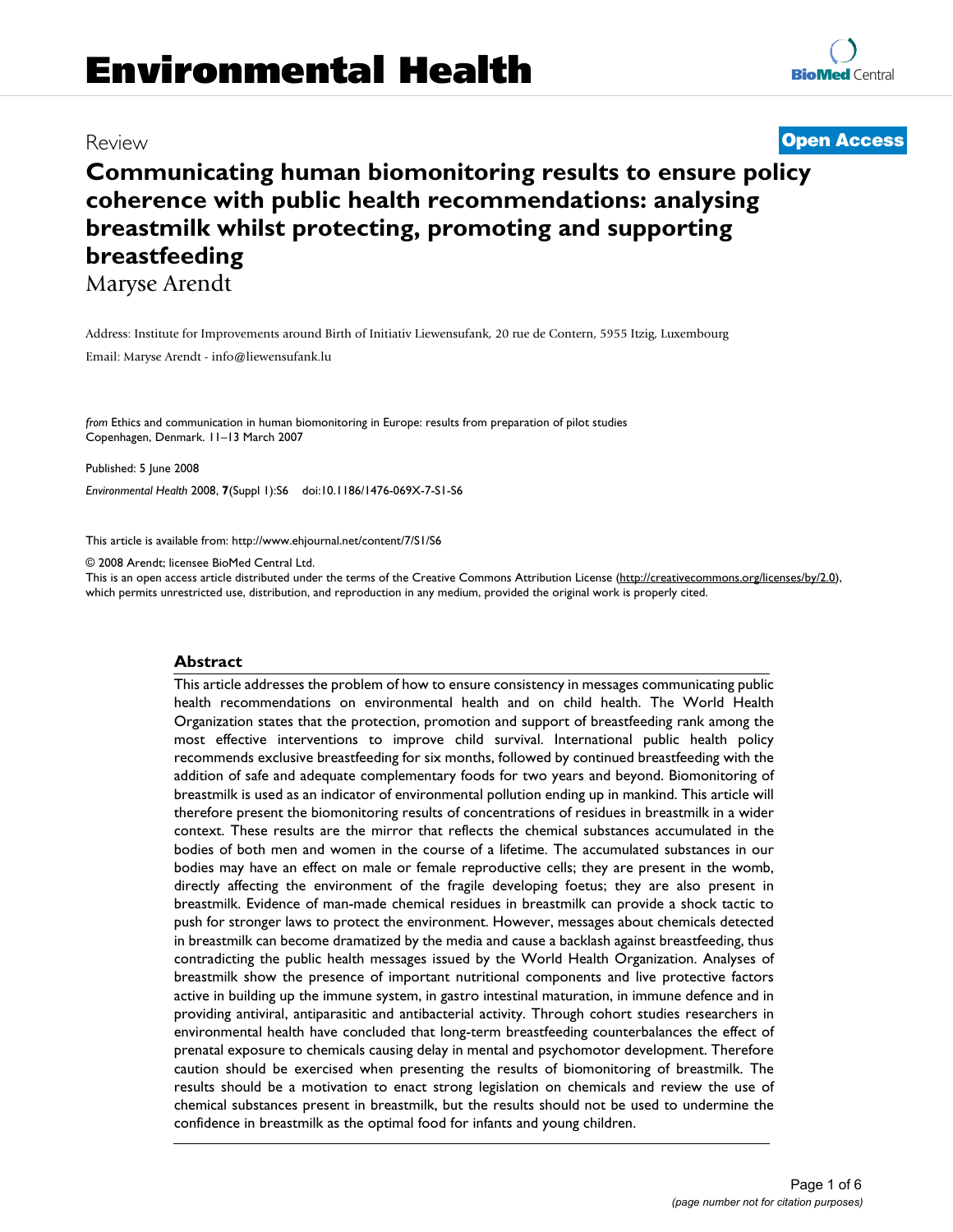#### **Introduction**

This article discusses how analysing breastmilk for the presence of environmental chemicals bears the risk of undermining the confidence of mothers, parents and health professionals in breastfeeding and/or long term breastfeeding. In 2006, during the debate on REACH legislation, a report was presented in the European parliament entitled "Toxic inheritance – more than 300 pollutants in breastmilk" [1]. This publication issued by the NGOs "BUND" Germany and "Friends of the Earth Europe" was based on a translation of a German publication from 2005 which compiled data of biomonitoring for a number of substances in breastmilk from around the world. The focus was to alert parliamentarians to the presence of chemicals in humans, with special focus on vulnerable babies to guarantee more media attention. The presence of chemical residues in breastmilk is a shocking reality, yet breastfeeding is the natural way and optimal to feed infants and young children. Paediatricians and policy makers agree that the protection, promotion and support of breastfeeding are public health priorities. Today we know that breastfed children are healthier than infants receiving only some breast milk or none at all [2]. Therefore this article will present the biomonitoring results of breastmilk in a wider context linked to the ethical issue of communication to ensure consistency with public health policy.

#### **Breastmilk as a biomonitoring fluid**

Breastmilk is often used in human biomonitoring to detect persistent residues of man-made chemicals accumulated in human bodies along the food chain. It is used as an indicator and as a monitoring instrument of fat soluble and persistent substances [3]. Breastmilk is often seen as an easy tool for biomonitoring because it is non invasive, though this ignores the fact that it may not be easy for the mother to deliver the needed amount, as pumping or expressing breastmilk can be problematic for some women. Information on chemicals in breastmilk may affect the mother and her social network in a way that undermines their confidence in the continuation of breastfeeding. Our association is regularly questioned by anxious parents or by health professionals after headlines on residues in breastmilk have been issued.

Today we can detect a wide range of foreign substances in breastmilk. The results presented are the mirror of chemical substances accumulated over the lifespan in the bodies of both men and women. The biomonitoring of breastmilk reveals residues of pesticides like DDT, Lindane, HCH and their breakdown products as well as chemicals like PCB, Bisphenol A, phthalates, synthetic perfumes (musks), flame retardants, sunscreen, perchlorate and chemical by-products like dioxins [1,4]. The fact that these substances are to be found in breast milk indicates that

they are present in our bodies before conception and may have an effect on male or female reproductive cells; the chemicals are present in the womb thus affecting the direct environment of the fragile developing foetus. These substances can harm conception by affecting fertility or by having teratogenic effects on reproductive cells. This issue is now discussed in numerous scientific articles. Studies have shown that semen quality and semen counts deteriorate [5-7]. Male-mediated developmental toxicity is a concept becoming more widely known to researchers in this field [8-10]. The paternal impact on reproductive disorders and childhood cancers as a result of occupational exposure has been documented for e.g. pesticides or wood preservatives [11-13]. But this impact of residues remains less discussed amongst the wider public, whereas residues found in breastmilk are discussed or used for media headlines to grab attention. The attention given to breastmilk may be triggered by the fact that breastmilk, containing pollutants, is violating a basic social concept of 'purity' of this food and this unique relationship of a mother and baby.

Repeated biomonitoring of breastmilk or other body fluids provides the evidence base for strengthening legislation to phase out or reduce chemicals such as PCB and DDT. Effective legislation has had beneficial results: the levels of these chemicals measured as concentrations in our bodies are lower today than 10 or 20 years ago [4,14]. Comparing biomonitoring results between countries with and without legislation for reduced use of chemicals shows great differences.

### **Breastfeeding as a unique food, containing live protective factors**

"Breastfeeding is the natural way to feed infants and young children. Exclusive breastfeeding for the first six months of life ensures optimal growth, development and health. After that, breastfeeding, with appropriate complementary foods continues to contribute to the infant's and young child's nutrition development and health", as cited in the document: "Protection, promotion and support of breastfeeding in Europe: a Blueprint for action."[15]. This explains why breastmilk needs to be protected from environmental pollution and why paediatricians and policy makers agree that protection, promotion and support of breastfeeding are a public health priority [2,16]. Breastmilk contains an ample set of potent beneficial substances such as: Special long chain polyunsaturated fatty acids, lysozymes, secretory IgA, lactoferrin, lipase, prostaglandins, macrophages, cytokines, epidermal growth factor, relaxin, interferon, antioxidants, leucocytes, adiponectin and leptin to name only a few [17-19]. These substances are active in neural maturation, in building up the immune system, in gastrointestinal maturation, in immune defence and in setting and regulating body func-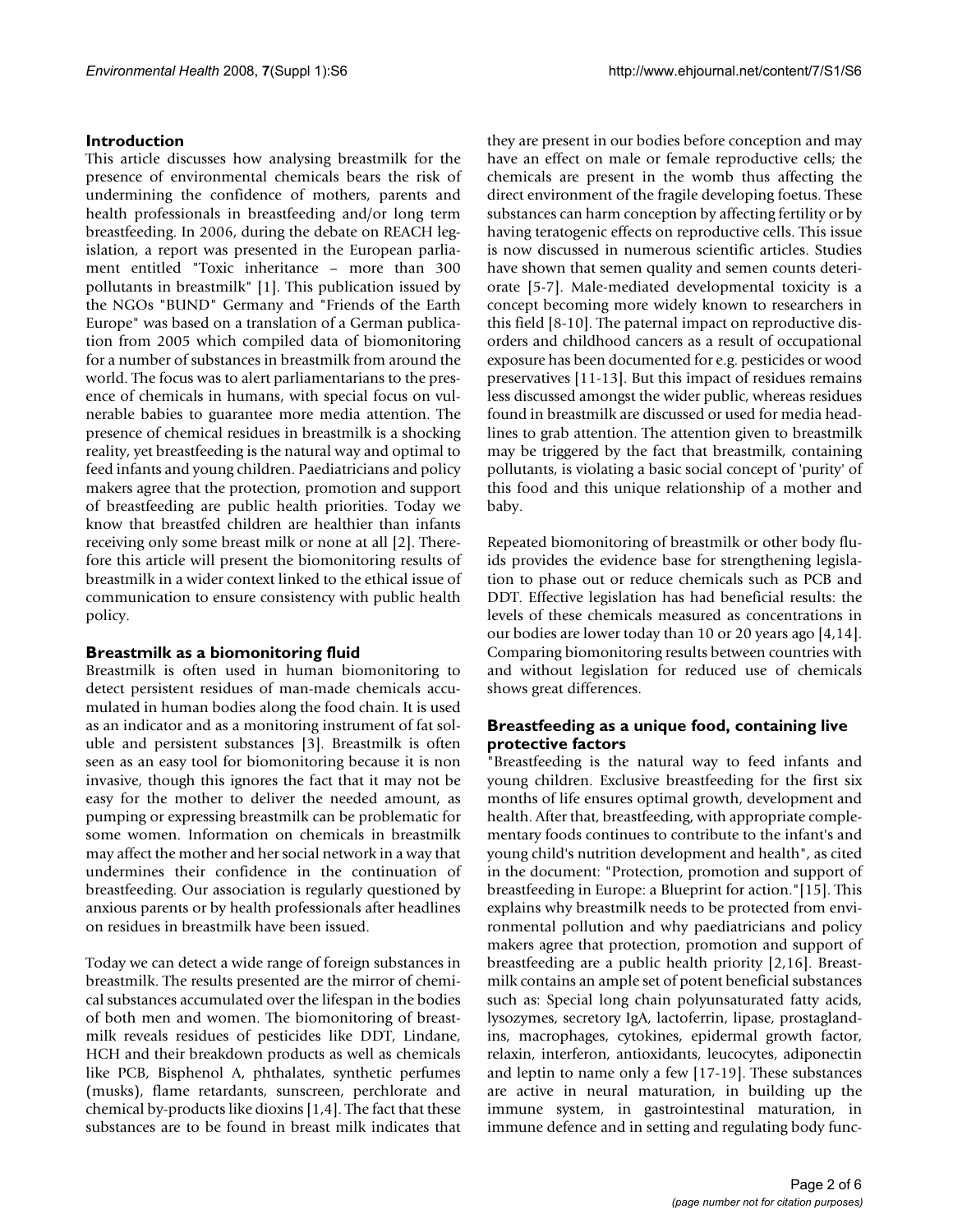tions and metabolic processes. Some substances have antiviral, antiparasitic and antibacterial activity. It has been shown that infants fed on breastmilk substitutes such as infant formula are less healthy than breastfed infants. Many studies have proved that there is a dose dependent effect; the more and longer an infant is breastfed, the more beneficial is the effect on growth and healthy development. When infants are breastfed their immune system is better developed, the brain and neurological system can mature in an optimal way and the gut system develops better. Breastfed infants suffer less from respiratory diseases, diarrhoea, otitis media and urinary tract infections. They have optimal visual and intellectual development and a reduced risk of Diabetes type 1 and 2, allergic diseases, obesity, Crohn's disease, malignant lymphomas and cardiovascular disease in adulthood [2]. It can be concluded that breastfeeding strengthens the infant's developing immune system and decreases the incidence or severity of infectious diseases. Breastfeeding is also associated with a slightly enhanced performance on tests of cognitive development. Studies of cognitive development in relation to breastfeeding have all been performed in western environments with present levels of pollution. Based on the strong scientific evidence of the benefits of breastfeeding the American Academy of Pediatrics [2], WHO, UNICEF [16] and other organisations of health professionals recommend exclusive breastfeeding for the first six months of life and continued breastfeeding up to two years and beyond. The American Paediatric Association recommends in their latest policy document that: "Breastfeeding should be continued for at least the first year of life and beyond for as long as mutually desired by mother and child. There is no upper limit to the duration of breastfeeding and no evidence of psychologic or developmental harm from breastfeeding into the third year of life or longer"[2]. The WHO recommendation for optimal infant and young child feeding is: "The expert consultation recommends exclusive breastfeeding for six months, with introduction of complementary foods and continued breastfeeding thereafter for up to two years of age or beyond" [16]. The recommendation was adopted by all WHO member governments in 2002 at the World Health Assembly in the Global Strategy on Infant and Young Child Feeding [16]. This is a global public health recommendation and should be implemented at national level.

### *The evidence base: Study results of perinatally exposed cohorts*

Prenatal exposure to chemicals during pregnancy, when the vulnerability of the foetus is highest, may harm or impair the neurological and cognitive development of the unborn child and may have a negative impact on the immune system. Numerous cohort studies on infants born and living in exposed regions conclude that a negative impact on cognitive and neurological development is measurable for exposure in uterus. Findings from these cohort studies, which included biomonitoring and monitoring of breastfed status and duration of breastfeeding, may be unexpected for those looking only at the measurements and the figures of the residues in breastmilk and ignoring the bioactive factors contained in breastmilk. Breastmilk enhances immunologic development and gut maturation, it has antimicrobial and anti-inflammatory properties [20].

Boersma and Lanting showed that at six years of age cognitive development is affected by prenatal exposure to PCBs and dioxins [21]. Breastfed children however, when compared to formula fed children, had an advantage in terms of quality of movements, fluency and cognitive development tests at 18 and 42 months of age and at six years, despite a higher PCB exposure from breast milk. The conclusions of Boersma and Lanting were: "These data give evidence that prenatal exposure to PCBs do have subtle negative effects on neurological and cognitive development of the child up to school-age (....). Our studies showed evidence that breast feeding counteracts the adverse developmental effects of PCBs and dioxins" [21].

The results are supported by a study of Ribas-Fitó et al., who studied a birth cohort of 92 mother-infant pairs highly exposed to organochlorine compounds. The researchers published their findings in 2003 in Pediatrics and their conclusion stated: "Prenatal exposure to p,p'DDE was associated with a delay in mental and psychomotor development at 13 months. Long-term breastfeeding was found to be beneficial to neurodevelopment, potentially counterbalancing the impact of exposure to these chemicals through breast-milk" [22].

In a review Feeley and Brouwer concluded that: "Little if any adverse health effects have been associated with breast-feeding. In fact, the beneficial effect from breastfeeding on neurological measures has been observed" [23].

The positive results of breastfeeding are also found in an exploratory study by Vreugdenhil et al. who suggest that prenatal exposure to environmental levels of PCBs and related compounds delays mechanisms in the central nervous system that evaluate and process relevant stimuli, whereas breastfeeding accelerates these mechanisms [24].

In recent studies the issue of cognitive development and breastfeeding has been further addressed. In a study from Pediatrics published in 2006 by Charnley and Kimbrough the researchers state that: "Breast-fed infants have higher exposures than formula-fed infants, but studies consistently find that breast-fed infants perform better on devel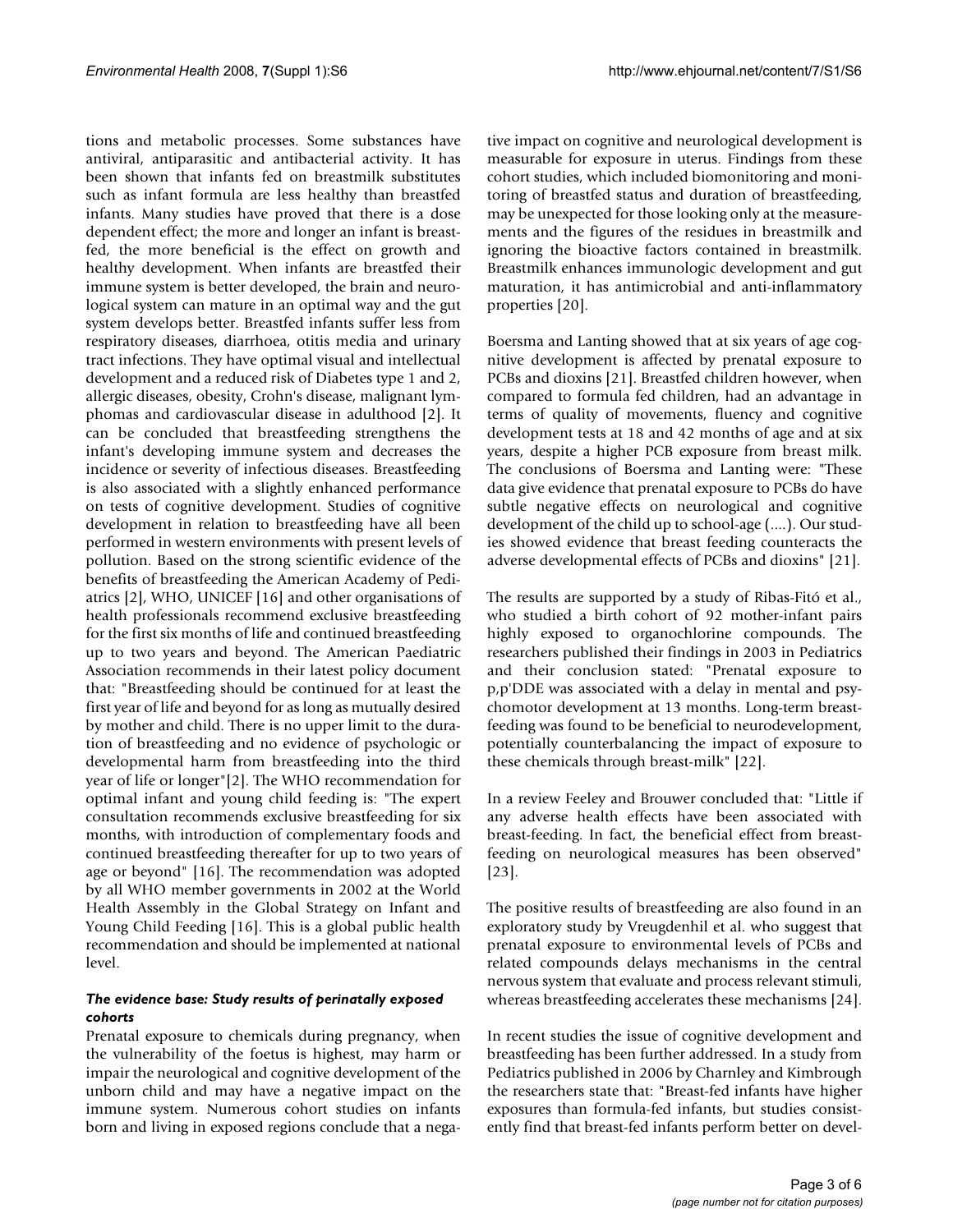opmental neurologic tests than their formula-fed counterparts, supporting the well-recognized benefits of breast feeding" [25]. The benefits of breastfeeding despite exposure to higher levels of chemicals were also found in another recent study published in Pediatrics by Eskenazi et al, who concluded that: "Prenatal exposure to DDT, and to a lesser extent DDE, was associated with neurodevelopmental delays during early childhood, although breastfeeding was found to be beneficial even among women with high levels of exposure" [26].

These findings all show what happens with breastfed infants born into our present polluted environment. However, because of the lack of a control group living in an unexposed environment, it is not possible to assess the total positive health and development impact of breastfeeding.

#### **Communication of results**

In the media breastmilk, when used as a biomonitoring tool for analysing the human body burden, is often portrayed as being contaminated with persistent organic pollutants [1]. Sensational messages about contaminants in breastmilk undermine the value of breastfeeding and the confidence of parents and health care professionals in breastfeeding and long term breastfeeding. Perceptions created by communication of the findings of residues detected in breastmilk place the focus on breastmilk, thereby indirectly blaming the breastfeeding mother. Attention is drawn away from the pollutants which create this situation and from the industries that produce, use or release the chemicals and thereby create environmental pollution. Attention is deflected from the fact that these persistent chemicals accumulate in the food chain and have adverse effects that are more or less documented on all species high up on the food chain, including human beings. Nevertheless NGOs have legitimate normative and political reasons to expose this, in trying to galvanise public pressure for political action to prevent, reduce and eliminate the sources of contaminating chemicals. In current messages communicating the detection of residues in breastmilk, the whole situational context is overlooked: "polluted breastmilk" is the main focus and avoidance of breastfeeding is seen as a possible option. It is forgotten that breastmilk is an indicator of the bioaccumulation of persistent chemical substances in both men and women. The questioning of female body fluids, with "white" and "pure" milk portrayed as being polluted and "impure", leads emotions into ancient fears. Insensitive communication of biomonitoring results focussing only on the presence of substances that should not be in breastmilk and their measured values undermines the confidence of mothers, fathers, and health professionals in breastfeeding. It is very important that communication on residues detected in breastmilk during biomonitoring is seen as an

indicator of the body burden of all human beings and that the focus is not only directed towards "contaminated breastmilk". The results should be an exhortation to political action for strong legislation on the production, release, and use of these chemicals detected in breastmilk. The results should not be used to undermine confidence in breastmilk as the optimal food for infants and young children. The existence of chemical residues in breastmilk is not a reason for limiting breastfeeding. On the contrary those findings are one of the reasons to breastfeed because breastmilk contains substances that help the child develop a stronger immune system and optimal neural and brain maturation. Thus breastfeeding can help limit the damage caused by foetal exposure to these chemicals.

#### *Examples of good communication messages*

For persons involved in human biomonitoring of breastmilk it is paramount to protect breastmilk and breastfeeding as the best possible nutrition for growth and healthy development of infants and young children [27,28]. This can be done by elucidating a comprehensive picture of exposure, as explained above. To include lactation specialists e.g. lactation consultants and NGOs working on protection and support of breastfeeding in planning and communication efforts could also be a valuable tool. Agencies and NGOs active in biomonitoring of breastmilk are becoming aware of this situation and of the need for a change in their communication methods [29].

*In May 2005, WHO and UNEP entered into a Memorandum of Agreement for the coordination of human milk surveys for the purpose of the Stockholm Convention*.

*"At the same time, evidence for the health advantages of breastfeeding and scientific evidence to support breastfeeding has continued to increase*.

• *WHO can now say with full confidence that breastfeeding reduces child mortality and has health benefits that extend into adulthood*.

*On a population basis, exclusive breastfeeding for six months is the recommended feeding mode for the vast majority of infants, followed by continued breastfeeding with appropriate complementary foods for up to two years or beyond."*

In 2005, the World Health Organisation (WHO) issued the 4th WHO coordinated survey of human milk for persistent organic pollutants with the following message: "In all cases human milk will be promoted as the naturally superior food for infants (...) This survey being consistent with the promotion of human milk as the optimal food for infants could provide the ideal basis for possible source-directed measures to ultimately reduce levels of POPs in human milk" [3]. In the revised protocol of 2007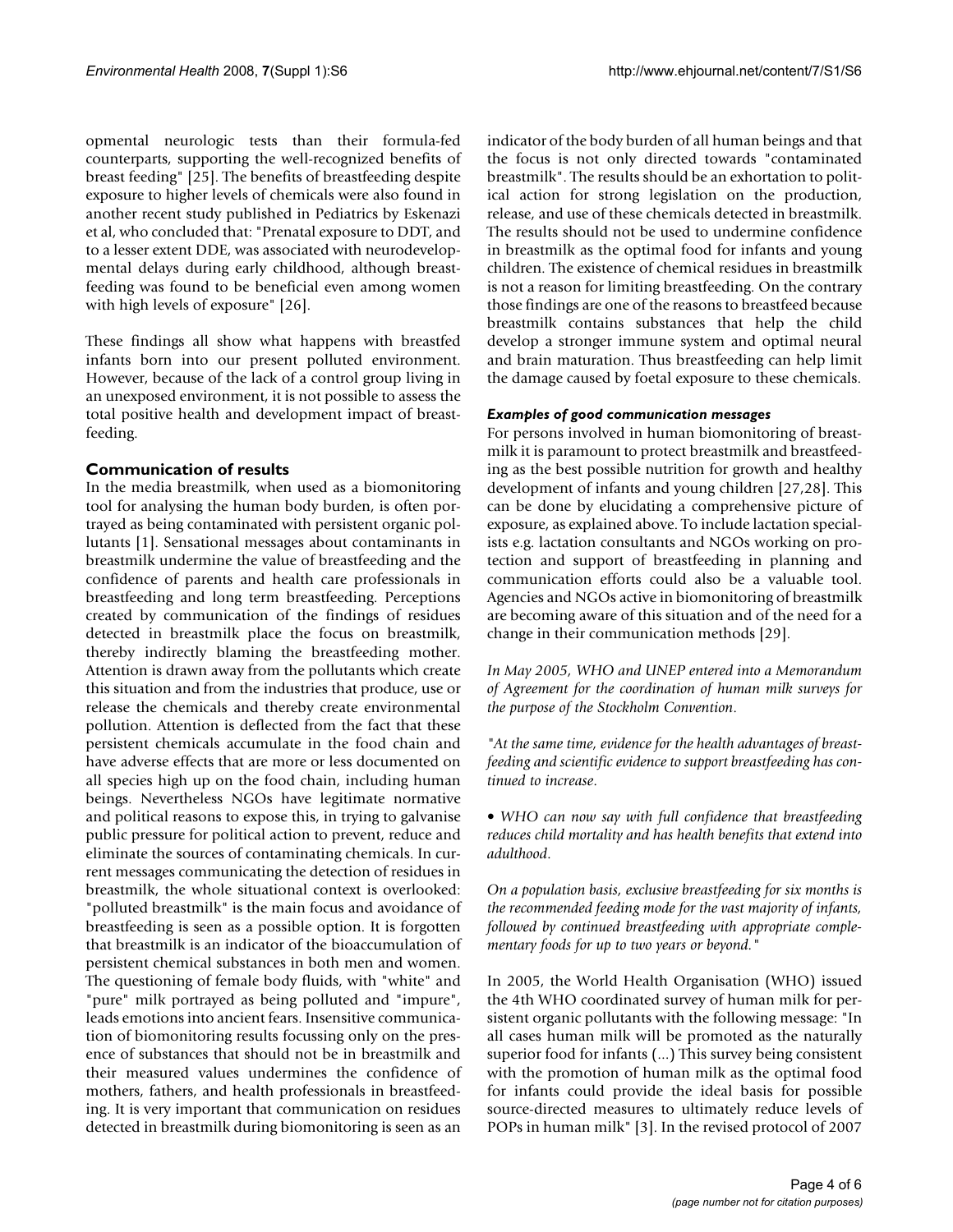WHO, now in cooperation with UNEP (United Nations Environment Programme) goes beyond this by extending the messages about breastfeeding [3,30,31]; "WHO can now say with full confidence that breastfeeding reduces child mortality and has health benefits that extend into adulthood. On a population basis, exclusive breastfeeding for six months is the recommended feeding mode for the vast majority of infants, followed by continued breastfeeding with appropriate complementary foods for up to two years or beyond" [30]. WHO and UNEP have now developed an annex to their Protocol for Collection, Handling and Analysis of Samples at the Country Level named "The value of breastfeeding" [30], which contains following message: "Breastfeeding is the ideal way to feed infants; its benefits go far beyond sound nutrition, and children should not needlessly be deprived of it" [30].

In this protocol WHO has even gone beyond the messages quoted above by not only targeting organisers of biomonitoring of breastmilk and field workers in contact with mothers, but by also including communication addressed directly to mothers. They have developed a prenatal information sheet on breastfeeding for mothers selected to be included in their survey.

Messages such as those above, including scientific evidence both promote and protect breastfeeding whenever breastmilk is collected, sampled and analysed for biomonitoring.

Awareness about similar caution in communication is being discussed when publishing levels of chemicals in fish versus the positive health effects of consuming fish, or residues of pesticides in fruit and vegetables while promoting a recommended amount of fruit or vegetables a day.

#### **Conclusion**

Breastfeeding rates in Europe are rising but they are still far away from the recommendation of the World Health Organisation, as shown in Cattaneo [15]: it is therefore important that messages about biomonitoring results do not harm or undermine public health messages for the protection, promotion and support of breastfeeding. On the other hand, breastmilk and breastfeeding should be protected against harmful substances and harmful messages. The communication efforts by WHO to ensure policy consistency provide a good example and should be implemented whenever breastmilk is analysed.

#### **Competing interests**

The authors declare that they have no competing interests.

#### **Acknowledgements**

This article has been published as part of *Environmental Health* Volume 7 Supplement 1, 2008: Ethics and communication in human biomonitoring: European perspectives. The full contents of the supplement are available online at<http://www.ehjournal.net/supplements/7/S1>.

#### **References**

- 1. FOE: **Toxic inheritance.** 2005 [[http://www.foeeurope.org/publica](http://www.foeeurope.org/publications/2005/toxic_inheritance.pdf) [tions/2005/toxic\\_inheritance.pdf\]](http://www.foeeurope.org/publications/2005/toxic_inheritance.pdf).
- 2. AAP: **[POLICY STATEMENT Breastfeeding and the Use of](http://www.ncbi.nlm.nih.gov/entrez/query.fcgi?cmd=Retrieve&db=PubMed&dopt=Abstract&list_uids=15687461) [Human Milk.](http://www.ncbi.nlm.nih.gov/entrez/query.fcgi?cmd=Retrieve&db=PubMed&dopt=Abstract&list_uids=15687461)** *PEDIATRICS* 2005, **115:**496-506.
- 3. WHO: **Fourth WHO-Coordinated Survey of Human Milk for Persistent Organic Pollutants.** 2005 [[http://www.who.int/food](http://www.who.int/foodsafety/chem/pops/en/index.html) [safety/chem/pops/en/index.html](http://www.who.int/foodsafety/chem/pops/en/index.html)].
- 4. van Leeuwen R, Malisch R: **Results of the third round of the whocoordinated exposure study on the levels of PCBS, PCDDS and PCDFS in human milk.** *Organohalog compd* 2002, **56:**311-316.
- 5. CPCHE: **A Father's day Report Men, boys and environmental health threats.** 2007 [\[http://www.healthyenvironment](http://www.healthyenvironmentforkids.ca/img_upload/13297cd6a147585a24c1c6233d8d96d8/father__s_day_report_summary.pdf) [forkids.ca/img\\_upload/13297cd6a147585a24c1c6233d8d96d8/](http://www.healthyenvironmentforkids.ca/img_upload/13297cd6a147585a24c1c6233d8d96d8/father__s_day_report_summary.pdf) [father\\_\\_s\\_day\\_report\\_summary.pdf\]](http://www.healthyenvironmentforkids.ca/img_upload/13297cd6a147585a24c1c6233d8d96d8/father__s_day_report_summary.pdf).
- 6. Oliva A, Spira A, Multigner L: **[Contribution of environmental fac](http://www.ncbi.nlm.nih.gov/entrez/query.fcgi?cmd=Retrieve&db=PubMed&dopt=Abstract&list_uids=11473980)[tors to the risk of male infertility.](http://www.ncbi.nlm.nih.gov/entrez/query.fcgi?cmd=Retrieve&db=PubMed&dopt=Abstract&list_uids=11473980)** *Hum Reprod* 2001, **16:**1768-1776.
- 7. Whorton D, Milby TH, Krauss RM, Stubbs HA: **[Testicular function](http://www.ncbi.nlm.nih.gov/entrez/query.fcgi?cmd=Retrieve&db=PubMed&dopt=Abstract&list_uids=556420) [in DBCP exposed pesticide workers.](http://www.ncbi.nlm.nih.gov/entrez/query.fcgi?cmd=Retrieve&db=PubMed&dopt=Abstract&list_uids=556420)** *J Occup Med* 1979, **21:**161-166.
- 8. Nelson BK, Moorman WJ, Schrader SM: **[Review of experimental](http://www.ncbi.nlm.nih.gov/entrez/query.fcgi?cmd=Retrieve&db=PubMed&dopt=Abstract&list_uids=8947937) [male-mediated behavioral and neurochemical disorders.](http://www.ncbi.nlm.nih.gov/entrez/query.fcgi?cmd=Retrieve&db=PubMed&dopt=Abstract&list_uids=8947937)** *Neurotoxicol Teratol* 1996, **18:**611-616.
- 9. Olshan AF, Faustman EM: **[Male-mediated developmental toxic](http://www.ncbi.nlm.nih.gov/entrez/query.fcgi?cmd=Retrieve&db=PubMed&dopt=Abstract&list_uids=7686758)[ity.](http://www.ncbi.nlm.nih.gov/entrez/query.fcgi?cmd=Retrieve&db=PubMed&dopt=Abstract&list_uids=7686758)** *Annu Rev Public Health* 1993, **14:**159-181.
- 10. Sever LE: **[Male-mediated developmental toxicity.](http://www.ncbi.nlm.nih.gov/entrez/query.fcgi?cmd=Retrieve&db=PubMed&dopt=Abstract&list_uids=8589085)** *Epidemiology* 1995, **6:**573-574.
- 11. Dimich-Ward H, Hertzman C, Teschke K, Marion SA, Ostry A, Kelly S: **[Reproductive effects of paternal exposure to chlorophen](http://www.ncbi.nlm.nih.gov/entrez/query.fcgi?cmd=Retrieve&db=PubMed&dopt=Abstract&list_uids=8881015)[ate wood preservatives in the sawmill industry.](http://www.ncbi.nlm.nih.gov/entrez/query.fcgi?cmd=Retrieve&db=PubMed&dopt=Abstract&list_uids=8881015)** *Scand J Work Environ Health* 1996, **22:**267-273.
- 12. Infante-Revard C, Sinnett D: **Preconceptional paternal exposure to pesticides and increased risk of childhood leukaemia.** *Lancet* 1999, **354:**1819.
- 13. Pierik FH, Burdorf A, Deddens JA, Juttmann RE, Weber RF: **[Mater](http://www.ncbi.nlm.nih.gov/entrez/query.fcgi?cmd=Retrieve&db=PubMed&dopt=Abstract&list_uids=15531444)[nal and paternal risk factors for cryptorchidism and hypospa](http://www.ncbi.nlm.nih.gov/entrez/query.fcgi?cmd=Retrieve&db=PubMed&dopt=Abstract&list_uids=15531444)[dias: a case-control study in newborn boys.](http://www.ncbi.nlm.nih.gov/entrez/query.fcgi?cmd=Retrieve&db=PubMed&dopt=Abstract&list_uids=15531444)** *Environ Health Perspect* 2004, **112:**1570-1576.
- 14. WHO: **Children's environmental health.** 2007 [\[http://](http://www.who.int/ceh/publications/en/poster15new.pdf) [www.who.int/ceh/publications/en/poster15new.pdf](http://www.who.int/ceh/publications/en/poster15new.pdf)].
- 15. Cattaneo A: **Breastfeeding in Europe: a blueprint for action.** *J Public Health* 2005, **13:**89-96.
- 16. WHO, UNICEF: **Global strategy for infant and young child** feeding. 2003 [[http://www.paho.org/english/ad/fch/ca/](http://www.paho.org/english/ad/fch/ca/GSIYCF_infantfeeding_eng.pdf) GSIYCF infantfeeding eng.pdf].
- 17. Cattaneo A, Lehners M: **[Comment on "Breast milk: an optimal](http://www.ncbi.nlm.nih.gov/entrez/query.fcgi?cmd=Retrieve&db=PubMed&dopt=Abstract&list_uids=15631954) [food".](http://www.ncbi.nlm.nih.gov/entrez/query.fcgi?cmd=Retrieve&db=PubMed&dopt=Abstract&list_uids=15631954)** *Environ Health Perspect* 2005, **113:**A18-A19.
- Labbok MH, Clark D, Goldman AS: [Breastfeeding: maintaining](http://www.ncbi.nlm.nih.gov/entrez/query.fcgi?cmd=Retrieve&db=PubMed&dopt=Abstract&list_uids=15229475) **[an irreplaceable immunological resource.](http://www.ncbi.nlm.nih.gov/entrez/query.fcgi?cmd=Retrieve&db=PubMed&dopt=Abstract&list_uids=15229475)** *Nat Rev Immunol* 2004, **4:**565-572.
- 19. Pronczuk J, Moy G, Vallenas C: **[Breast milk: an optimal food.](http://www.ncbi.nlm.nih.gov/entrez/query.fcgi?cmd=Retrieve&db=PubMed&dopt=Abstract&list_uids=15345351)** *Environ Health Perspect* 2004, **112:**A722-A723.
- 20. Lawrence R, Lawrence R: *Breastfeeding A Guide for the medical profession* 6th edition. *Elsevier Mosby*; 2005.
- 21. Boersma ER, Lanting CI: **[Environmental exposure to polychlo](http://www.ncbi.nlm.nih.gov/entrez/query.fcgi?cmd=Retrieve&db=PubMed&dopt=Abstract&list_uids=11065080)[rinated biphenyls \(PCBs\) and dioxins. Consequences for](http://www.ncbi.nlm.nih.gov/entrez/query.fcgi?cmd=Retrieve&db=PubMed&dopt=Abstract&list_uids=11065080) longterm neurological and cognitive development of the [child lactation.](http://www.ncbi.nlm.nih.gov/entrez/query.fcgi?cmd=Retrieve&db=PubMed&dopt=Abstract&list_uids=11065080)** *Adv Exp Med Biol* 2000, **478:**271-287.
- 22. Ribas-Fitó N, Cardo E, Sala M, Eulália de Muga M, Mazón C, Verdú A, *et al.*: **[Breastfeeding, exposure to organochlorine compounds,](http://www.ncbi.nlm.nih.gov/entrez/query.fcgi?cmd=Retrieve&db=PubMed&dopt=Abstract&list_uids=12728113) [and neurodevelopment in infants.](http://www.ncbi.nlm.nih.gov/entrez/query.fcgi?cmd=Retrieve&db=PubMed&dopt=Abstract&list_uids=12728113)** *Pediatrics* 2003, **111(5 Pt 1):**e580-e585.
- 23. Feeley M, Brouwer A: **[Health risks to infants from exposure to](http://www.ncbi.nlm.nih.gov/entrez/query.fcgi?cmd=Retrieve&db=PubMed&dopt=Abstract&list_uids=10912246) [PCBs, PCDDs and PCDFs.](http://www.ncbi.nlm.nih.gov/entrez/query.fcgi?cmd=Retrieve&db=PubMed&dopt=Abstract&list_uids=10912246)** *Food Addit Contam* 2000, **17:**325-333.
- 24. Vreugdenhil H, Van Zanten GA, Brocaar MP, Mulders PG, Weisglas-Kuperus N: **[Prenatal exposure to polychlorinated biphenyls](http://www.ncbi.nlm.nih.gov/entrez/query.fcgi?cmd=Retrieve&db=PubMed&dopt=Abstract&list_uids=15174531) [and breastfeeding: opposing effects on auditory P300 laten](http://www.ncbi.nlm.nih.gov/entrez/query.fcgi?cmd=Retrieve&db=PubMed&dopt=Abstract&list_uids=15174531)[cies in 9-year-old Dutch children.](http://www.ncbi.nlm.nih.gov/entrez/query.fcgi?cmd=Retrieve&db=PubMed&dopt=Abstract&list_uids=15174531)** *Dev Med Child Neurol* 2004, **46:**398-405.
- 25. Charnley G, Kimbrough RD: **[Overview of exposure, toxicity, and](http://www.ncbi.nlm.nih.gov/entrez/query.fcgi?cmd=Retrieve&db=PubMed&dopt=Abstract&list_uids=16176855) [risks to children from current levels of 2,3,7,8-tetrachlorod](http://www.ncbi.nlm.nih.gov/entrez/query.fcgi?cmd=Retrieve&db=PubMed&dopt=Abstract&list_uids=16176855)-**